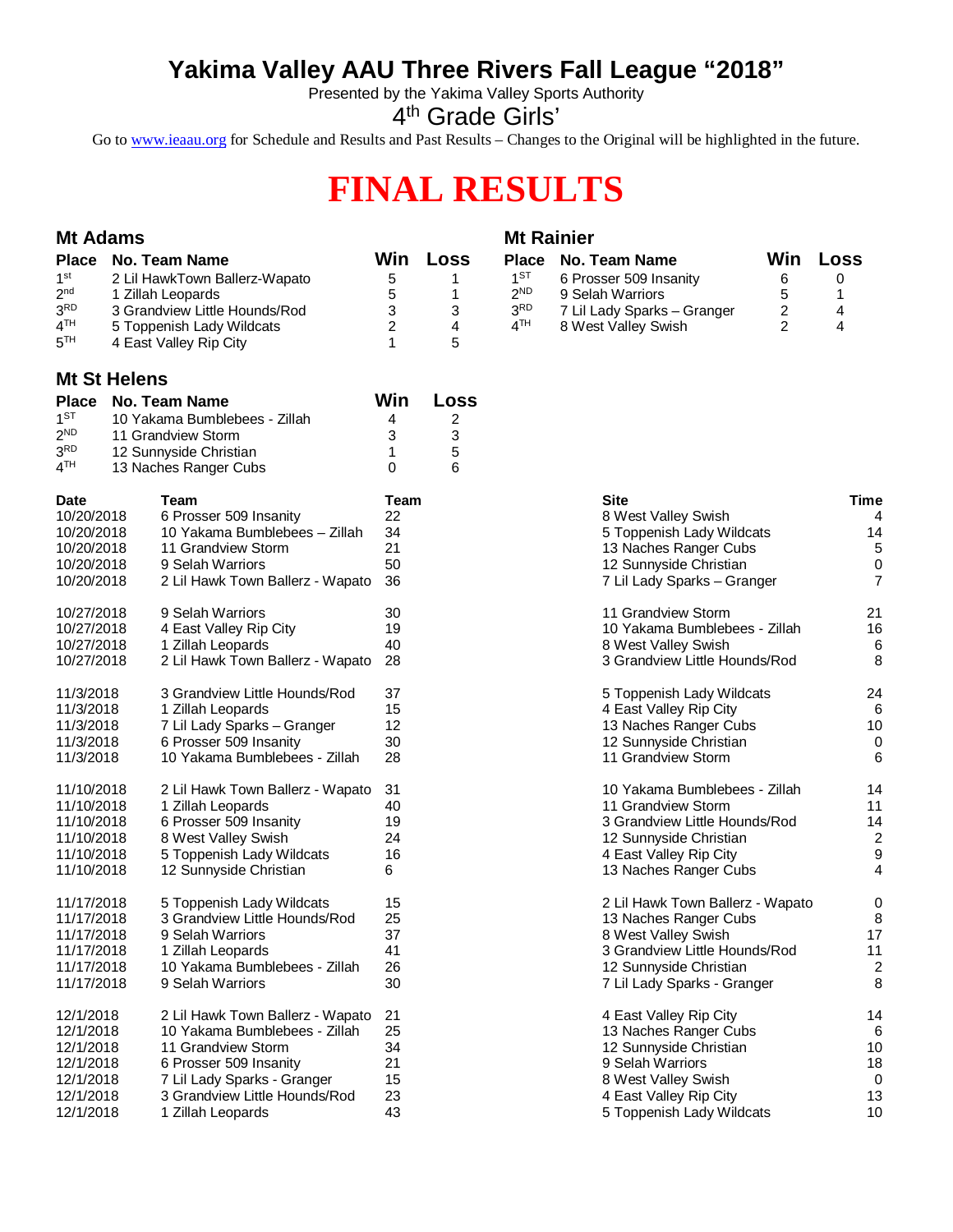| 12/8/2018 | 2 Lil Hawk Town Ballerz - Wapato 29 |    | 1 Zillah Leopards           | 9  |
|-----------|-------------------------------------|----|-----------------------------|----|
| 12/8/2018 | 6 Prosser 509 Insanity              | 16 | 4 East Valley Rip City      | 8  |
| 12/8/2018 | 11 Grandview Storm                  | 20 | 7 Lil Lady Sparks - Granger | 17 |
| 12/8/2018 | 9 Selah Warriors                    | 24 | 5 Toppenish Lady Wildcats   | 16 |
| 12/8/2018 | 6 Prosser 509 Insanity              | 22 | 7 Lil Lady Sparks - Granger | 6  |
| 12/8/2018 | 8 West Valley Swish                 | 21 | 13 Naches Ranger Cubs       | 18 |

## **Mt Adams Division**

**Championship Team**

**Lil HawkTown Ballerz Coach: Brian Strong Players: Anabel Camacho, Callie Strong, Arianna Macias, Miranda Juarez, Keirah Stevens, Priscilla Thomas, Angelina Buck, Cadence Wiltse, Taylor Tillequots, Brook Alvarado, Naomi Hubbard, Erilynn Greybull**

**2 nd Place Team Zillah Leopards Coach: Brandie Valadez Players: Kaylyn Nash, Makaila Villanueva, Kaedence Loomis, Laila Flores, Bella Valadez, Fatima Rincon, Madison Farias, Victoria Walle, Paige Favilla**

**3 rd Place Team Grandview Little Hounds Coach: Johnny Rodriguez Players: Sophia Benavidez, Leyla Rodriguez, Karina Valencia, Sarai Perez, Jennalynn Garza, Layla Martinez, Liliana Garza, Madeline Cruz, Jayla Sanchez, Melannie Ramirez, Hailey Valencia**

**4 th Place Team Toppenish Lady Wildcats Coach: Tommie Grover Jr. Players: Jazlene Felan, Chloe Ramirez, Sofia Mendoza, Yvette Hernandez, Valerie Marquez, Tayen Grover, Valeria Osorio, Natalia Luna, Monserrat Gonzalez, Julisa Barragan**

**5 th Place Team East Valley Rip City Coach: James Manrique Players: Kylie Ayling, Graci Denton, Emma Jimsumner, Kinley Manrique, Liliana Mendoza, Ella Harding, Giselle Castaneda, Emma Hinkle, Kylee Cox, Allison Fries, Violet Base**

### **Mt Rainier Division**

**Championship Team Prosser 509 Insanity Coach: Mathew Saldana Players: Alexa Halfmoon, Ellie Saldana, Grayce Morris, Kiele Mcclure, Azaliah Rodriguez, Monique Frausto, Elliana Paeschke, Siena Wilson, Zoey Gray, Kendall Navarro**

**2 nd Place Team Selah Warriors Coach: Malissa Durbin Players: Lyla Mclain, Makenna Pepper, Addison Weber, Makenzie Pitzer, Chloe Myers, Alexa Pilkinton, Madison Durbin, Emily Weiss**

**3 rd Place Team Lil Lady Sparks-Granger Coach: Frank Alegria Players: Liliana Bobadilla, Caleigh Brown, Dayamin Martinez, Josie Moreno, Izabella Lopez, Presley Moreno, Andrea Sanchez, Cassidy Corona, Leilane Valencia, Jaslene Ramirez**